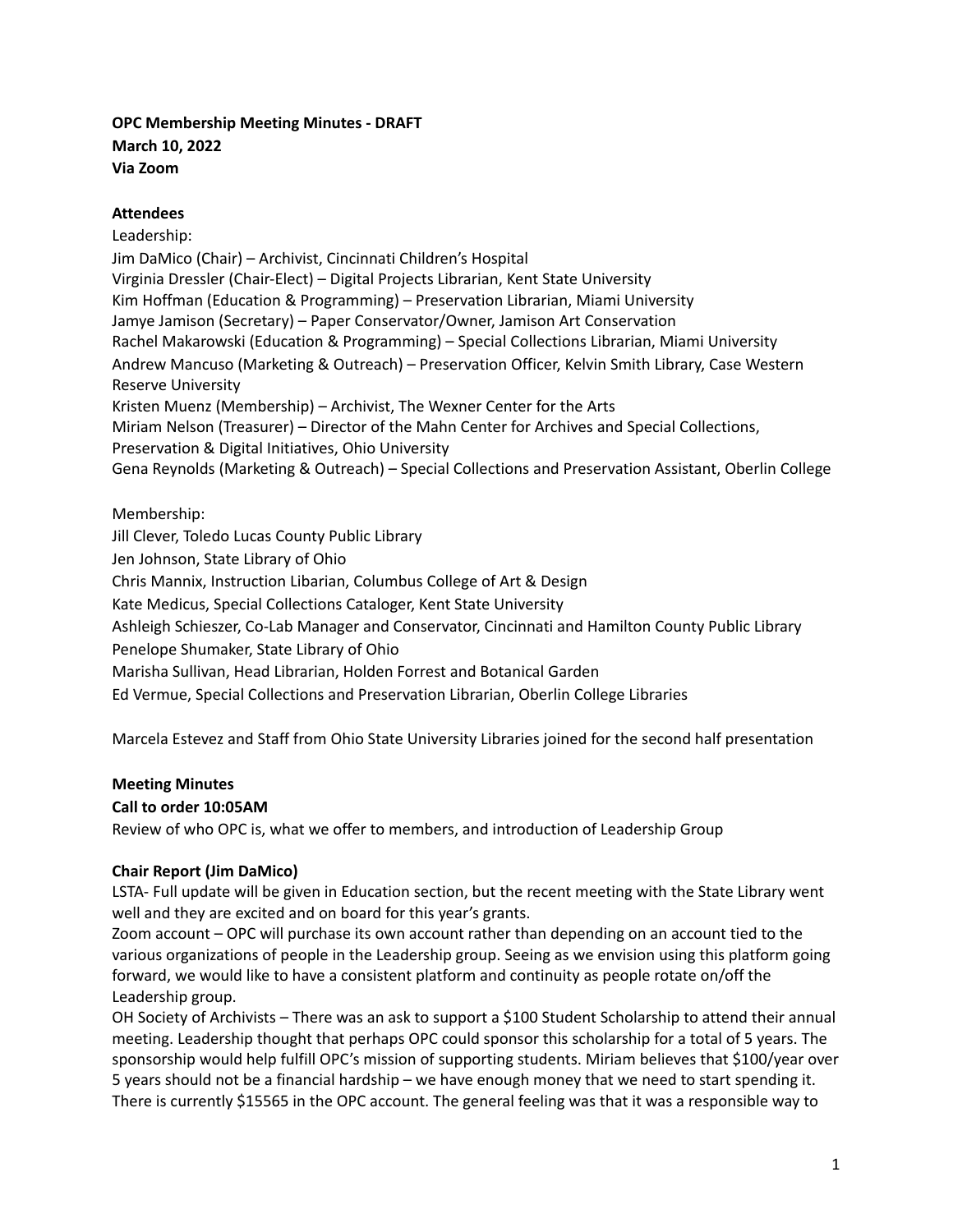use our money and a great way to give back to the wider community. Ed wondered if we could do more and asked how expensive the meetings were. The grant is specifically for students. It was noted that Midwest Conservation Guild has something similar and it has been very successful. Jim will look into whether there is a requirement like a meeting summary or something similar that the attendee has to provide after the meeting.

## Jim proposed to vote to fund this scholarship for the next 5 years for a total of \$500. Andrew **seconded. All in favor.**

### **Chair-Elect Report (Virginia Dressler)**

Ginnie will start organizing grants for this year. She and Miriam are looking into a partnership with OHDig which will be discussed at the next meeting.

#### **Approval of Minutes (Jamye Jamison)**

Minutes for the November Membership meeting were distributed to members over email. Jamye asked if there were any changes. None noted.

**Jamye proposed to accept the November Meeting minutes as written. Miriam second. All in favor.**

#### **Finance Report (Miriam Nelson)**

Quiet start to the year. There has been a steady trickle of membership renewals. This is a good time to push out grants.

#### **Membership Report (Kristen Muenz)**

As has been said, it was a quiet start to the year, but anticipate memberships to getting going soon.

### **Marketing & Outreach Report (Andrew Mancuso & Gena Reynolds)**

They have been working to keep members updated about events and grants. This meeting is the first event of 2022. Gena noted that they are making sure to follow all member institutions Instagram accounts and reposting.

### **Education & Programming Report (Rachel Makarowski & Kim Hoffman)**

LSTA meeting – Program will be the same virtual format with similar dates. LSTA will begin promotion in April/May with the live virtual meeting kick-off in early June. Kim and Rachel and currently reviewing modules in the program to look for dates or anything else that might need to be updated for 2022. Jim will be the point person for OPC but will delegate appropriately as needed.

Overview for 2022 – Round table for May meeting – favorite tool or mistake you learned from – what are people more interested in? September will be a DEAI focused event. November meeting feature Andrew giving an overview about the multi spectral imaging project in which some OPC institutions have been participating.

General consensus was in favor of the tool roundtable so that will be the focus for May's meeting.

Extra time in meeting used to round robin with members to get updates on everyone's institutions.

**15 Minute Break**